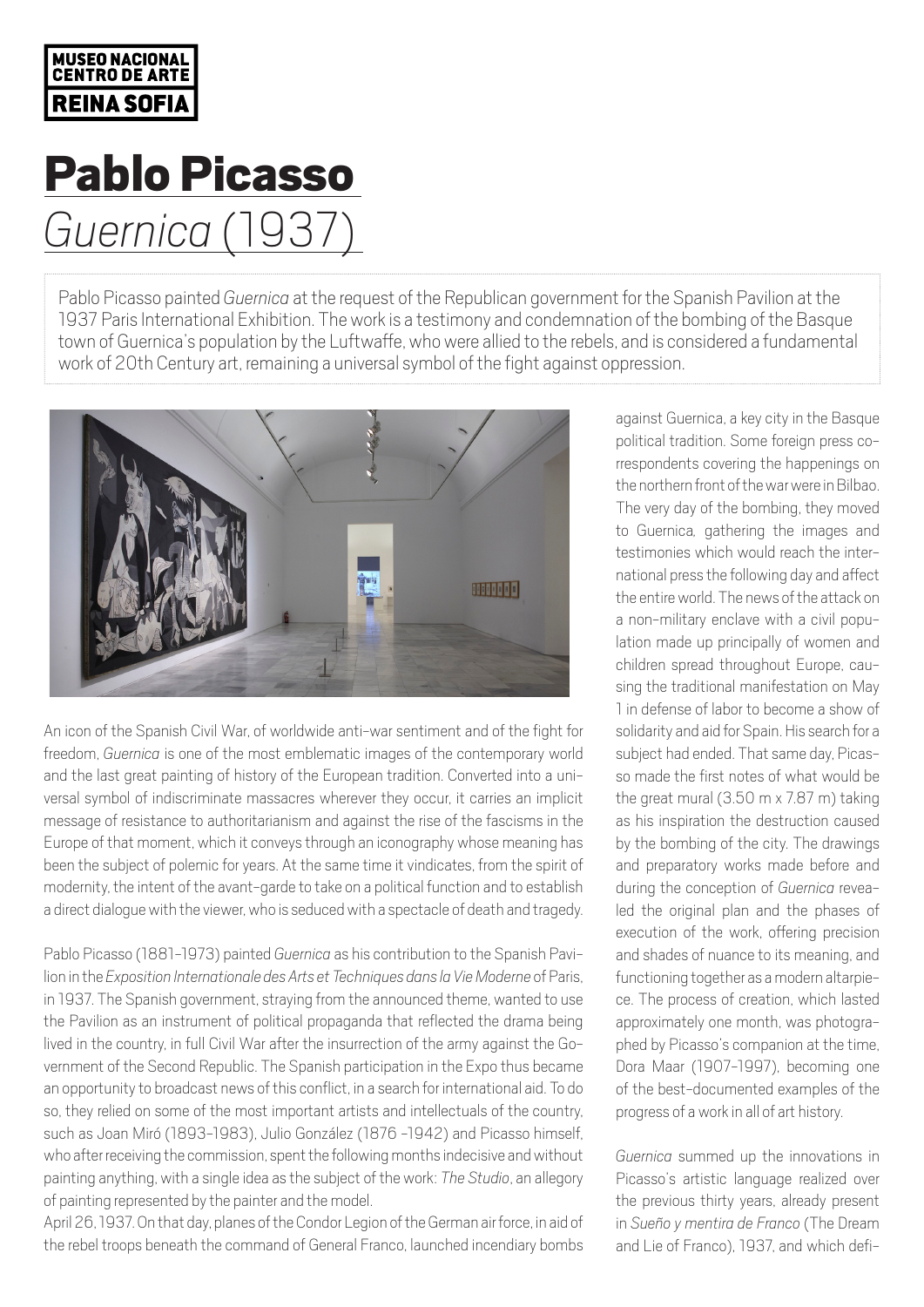ned his later work. It wasn't necessary to invent anything new. The Picassoesque style, synthesis of post-Cubist deformation and Surrealist symbolism, proved the most adequate to depict the death and suffering. The languages of the avantgarde superimposed themselves, in a natural way, over a classic composition with a pyramid structure and symmetric organization, recovering the spirit of the Spanish Baroque with its tragic excess and its fascination for pain. The choice of black and white eliminated any anecdotic or hedonistic intention, converting the Grisaille into the most-accurate means of expression. Under the influence of tradition and of the great masters, Picasso portrayed the terrible consequences of the war in the light of the electric light bulb, a symbol of technical progress being honored at the Paris exhibit, which replaced the traditional candle as a vanitas in a modern key.

The stillness of the composition, photographically frozen image, was a substantial element that converted the mural in a *tableau vivant.* A theatrical stage by means of ephemeral decoration, in which the great drama of the Spanish Civil War was staged with a magisterial command of the theatrical effects of the Picasso who was a decorator of the Russian ballets. To do so he recovered the ritual of death and passion of the mythic bullring, in which the protagonists, the women, the bull, and the horse, take on the quality of what is perhaps the most extreme expression of pain of all of the history of art. Those women, embodied in Dora Maar, will be the fundamental subject of his later works, the "Postscripts", in which shouts and the suffering are expressed through open mouths, tongues like fists, and eyes transformed into needles, ships, or fountains which overflow with tears.

After the closing of the exhibit, an itinerary of the work was scheduled in different European countries and cities of the United States with the goal of raising funds for the Republican cause and the Spanish refugees. The political situation in Spain and the outbreak of the Second World War forced Picasso in 1939 to name the MoMA as depository of the work until, as he stated at the time, the legitimate government of the

Spanish Republic was restored. Before his death and after noting the first indications of political change, the artist changed the clause which granted custody to the museum, expressing his desire that *Guernica*  be returned to the Spanish state when it recovered democratic liberty.

With the death of Franco, the paperwork was set in motion for the return of the painting after forty years of exile from a country in which it had never been. *Guernica* and the legacy which accompanies it finally arrived in Spain in 1981, becoming a major symbol of the end of the transition and the national reconciliation, and was assigned to the Reina Sofia Museum in1992.

#### Bibliography

AA. VV. *Picasso. Guernica. 70 Aniversario.* Bilbao: Ayuntamiento de Guernica, 2007.

Hensbergen, Gijs van. *Guernica. La historia de un icono del S. XX.*  Barcelona: Debate, 2005.

McCully, Marilyn. *Guernica y la historia del arte*. Málaga: Fundación Pablo Ruiz Picasso, 1993.

Puente, Joaquín de la. *Guernica. Historia de un cuadro.*  Madrid: Silex, 1987.

Ramírez, Juan Antonio. *Guernica. La historia y el mito, en proceso.*  Madrid: Electra, 1999.

Robles Tardío, Rocío. *Picasso, Guernica 1937*. Barcelona: Ediciones La Central, 2009.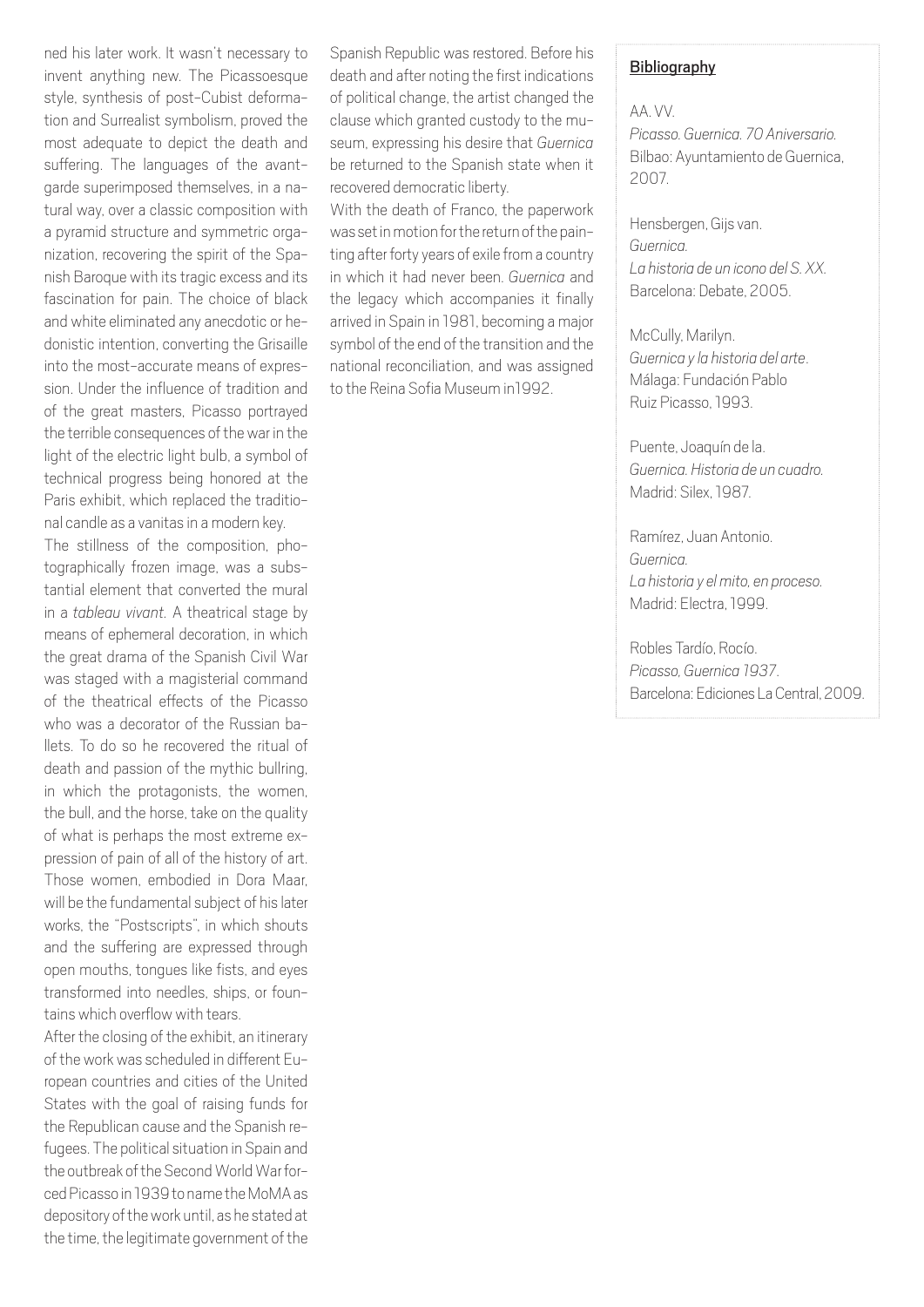### MUSEO NACIONAL **CENTRO DE ARTE REINA SOFIA**

# Pavilion of the Spanish Republic, 1937

With the outbreak of the Spanish Civil War in July 1936, the role of artists who supported the Republican government with propaganda came to a head. One of the most unrivaled projects in promoting the Republican cause abroad was the construction of the Spanish Pavilion at the Exposition Internationale des Arts and Tech-<br>niques dans la vie Moderne (International Exposition Dedicated to Art and Technology in Modern Life), held in Paris in 1937.



In the middle of the war, Largo Caballero, President of the Council of Ministers, saw the Pavilion as an opportunity to gain economic and political support beyond Spain's borders. Because the majority of European states had signed the Non-Intervention Agreement, except the Soviet Union, the Republican government found itself at a clear economic and military disadvantage. This circumstance would drive the government's plans for the Pavilion: instead of designing a setup that promoted Spain's commercial and industrial achievements, its accompanying exhibitions and activities would focus exclusively on the Republic's political needs.

Largo Caballero named Luis Araquistáin Spain's Ambassador to France, whose primary mission was to convince European powers to finance the Republic's defense. Toward this end, the Republic had to demonstrate its stability and solvency, including its religious tolerance and independence from the Soviet Union. In February 1937, José Gaos was elected Chief Commissioner of the Pavilion. Araquistáin's influence was fundamental to defining the Pavilion as a reflection of Largo Caballero's politics and Araquistáin's own socialist ideals. The Spanish government was formed by a coalition of socialists, communists, republicans and representatives from regional Basque and Catalan administrations. Despite his ability to bring together very different political programs, Largo Caballero was accused of being responsible for the Soviet Union's growing influence in the Popular Front. The Soviet Union, the Republic's only diplomatic and economic ally, was both needed and feared: necessary, because the Republic could not survive

without its help, and feared, since Spanish officials were aware of growing anti-Stalin sentiments spreading throughout Europe. Araquistáin shared these fears and tried to counteract them in the Pavilion by emphasizing the Republic's liberal aspects, such as its protection of private property, agrarian and industrial reforms, educational programs and preservation of Spain's cultural and artistic diversity.

Araquistáin and Max Aub, one of the strongest supporters of Spanish artists in Paris, was responsible for recruiting the most prominent Spanish artists for the Pavilion's diplomatic mission. Luis Lacasa (1899-1966) was named its architect and Interim Chief Commissioner in December 1936, even though Araquistáin, due to the slow selection process, had already contacted Josep Lluís Sert (1902- 1983) when Lacasa arrived in Paris.

The two architects worked together on designing an effective structure that could satisfy the needs of the Republic's vision of modernity and humanism. With participation from Joan Miró (1893-1983), Alexander Calder (1898-1976), Julio González (1876-1942) and Pablo Picasso (1881-1973), the Pavilion was assured to draw the public attention and criticism

### New Adquisitions

AA. VV. Carteles de la Guerra Civil, 1936-39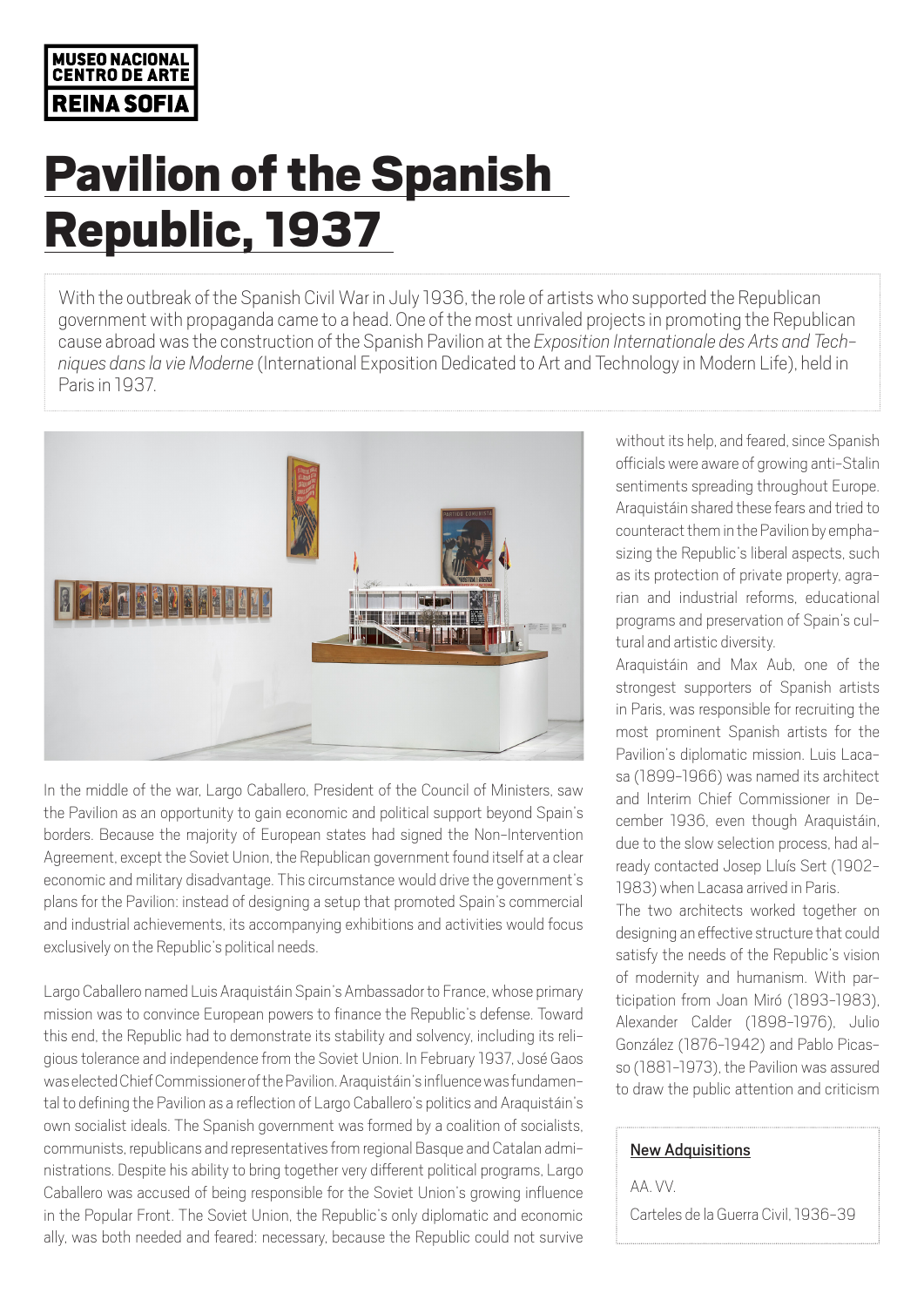that the government so desired in its attempt to procure international support for its fight against fascism.

Naming the most internationally renowned Spanish architect to construct an equally functional and attractive building was essential when creating the appropriate environment to exhibit art, culture and propaganda, despite the chaotic circumstances surrounding the entire process. In fact, the Pavilion was intentionally conceived as an open, comfortable space without being imposing, which attempted to demonstrate the horrors of war while simultaneously showing the government's optimism and its continuous productivity. The Pavilion stood in great contrast to the monumentality of the Soviet and German buildings for their size, use of materials and layout of space.

Even before entering the Pavilion, visitors could contemplate *El pueblo español tiene un camino que conduce a una estrella* (There is a way for the Spanish People that Leads to a Star), 1937, by Alberto Sánchez (1895-1962), *La Montserrat* (1936-37) by Julio González, *Femme au vase* (Woman with Vase, 1933) by Pablo Picasso, and photomurals designed by Josep Renau (1907-1982). After entering the building below them, visitors crossed a patio on the ground floor where Picasso's *Guernica* (1937) and Alexander Calder's *Mercury Fountain* (1937) were displayed. Next, a spiraled ramp guided visitors to the second floor where a long hallway with photomurals designed by Renau took them through an exhibition of different traditional dresses, industries and topographies from Spain's regions. On the other side of the hallway, separated by a screen, works by sculptors, graphic artists and painters (Ramón Puyol, Fernando Escrivà) were displayed. At the end of the second floor, a staircase with a mural by Miró, titled *El segador (Campesino catalán en rebelión)* (The Reaper. Catalan Peasant in Revolt, 1937), led viewers to the first floor, which contained some of Renau's newest photomontages depicting agrarian reform, the protection of Spain's cultural heritage, the Republic's Educational Missions and its industry. At the end of this hall, a ramp

with propaganda posters and samples of Renau's graphic works led visitors outside the building.

The Pavilion's different spaces were livened by film screenings, concerts, dance recitals and theatre performances. In particular, regional dances were presented as a symbol of Spanish purity. The Republican government considered them an example of popular culture and a weapon against fascism. Photographs and objects exhibited in the Pavilion, especially ceramics and textiles, underscored the fact that the contemporary political situation should not overcast a long history of popular traditions. Towards this end, the peasant figure had a leading role, which explains the mixing of Republican propaganda with other works and documents by authors would not necessarily have been associated with the Pavilion's ideology.

Such is the case for the photography by José Ortiz-Echagüe (1886-1980), which belonged to the Museum of the Spanish People in Madrid. Ortiz-Echagüe protested when his work appeared in the anarchist magazine *Revolución*. Although we do not have much evidence of his response to his inclusion in the Pavilion's exhibitions, we do know that his photographs were reproduced with his permission both during and after the war in the Francoist magazine *Spain*, published in New York. A selection of works included in the Pavilion is exhibited in this room.

### Bibliography

Alix, Josefina [ed.]. *Pabellón Español de 1937. Exposición Internacional de París.*  Madrid: Museo Nacional Centro de Arte Reina Sofía, 1987.

Arenas, Manuel; Azara Pedro [ed.]. *Art contra la guerra: entorn del pavelló espanyol a l'Exposició Internacional de París de 1937.*  Barcelona: Ayuntamiento de Barcelona, 1986.

Mendelson, Jordana [ed.]. *Revistas y Guerra, 1936-1939.*  Madrid: Museo Nacional Centro de Arte Reina Sofía, 2007.

--. "Josep Renau and the 1937 Spanish Pavilion in Paris", en: Mendelson, Jordana. *Documenting Spain: artists, exhibition culture, and the modern nation, 1929-1939*. Pensilvania: Pennsylvania State University Press, University Park, 2005. Extracto en español en: "Josep Renau y el Pabellón de España en la Exposición de París (1937)", en: Ribalta, Jorge [ed.]. *Espacios fotográficos públicos. Exposiciones de propaganda, de "Pressa" a "The Family of Man"*, 1928-1955. Barcelona: MACBA, 2009.